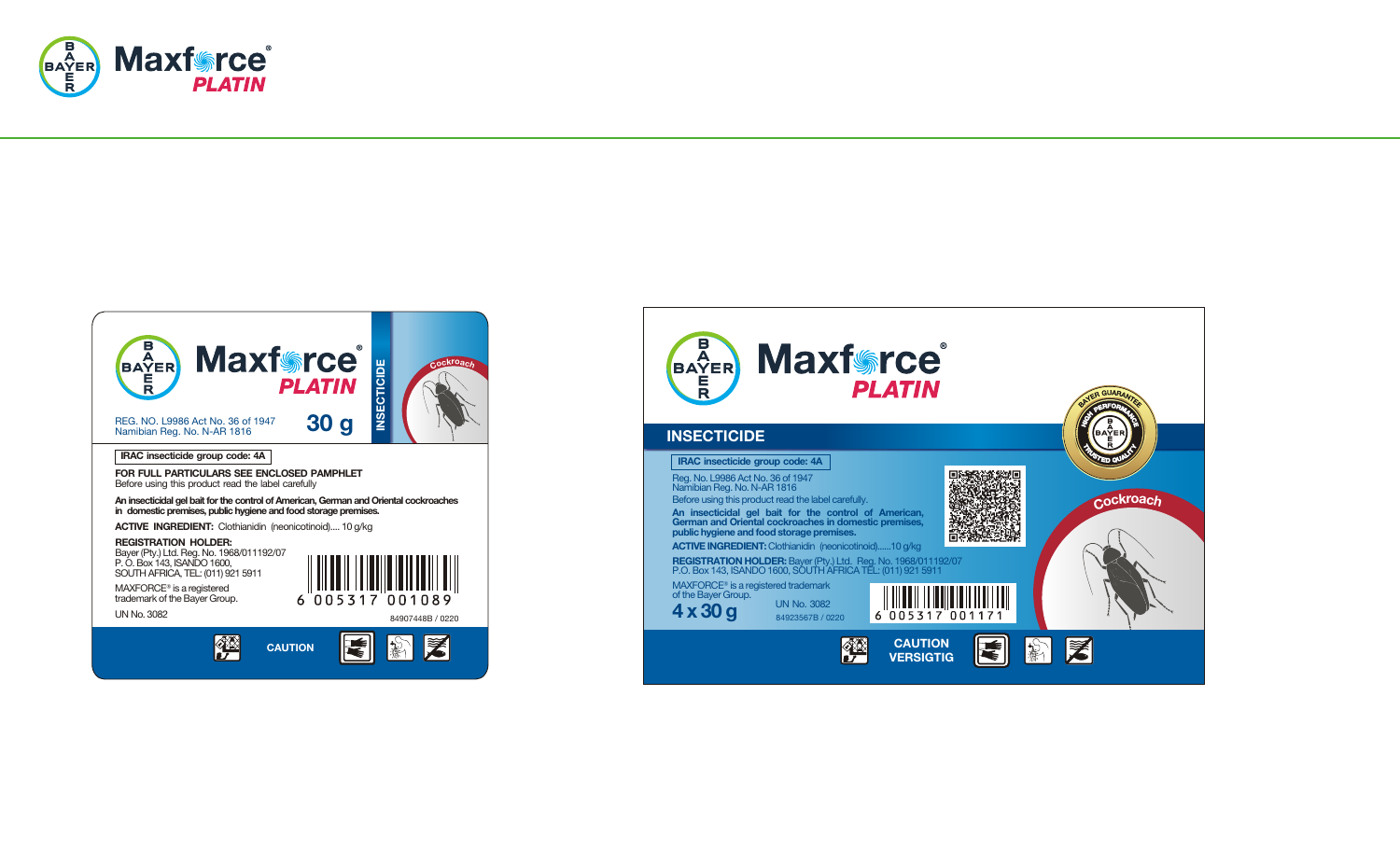

### **DISCLAIMER: ALTHOUGH THIS PRODUCT HAS BEEN EXTENSIVELY TESTED UNDER A LARGE VARIETY OF CONDITIONS, FAILURE THEREOF MAY ENSUE AS A RESULT OF A WIDE RANGE OF REASONS. IF THIS IS SUSPECTED, KINDLY NOTIFY THE REGISTRATION HOLDER.**

# **WARNINGS:**

Handle with care. Harmful when swallowed. Harmful to fish and other animals. Store in a cool place and away from food and feedstuffs. Keep out of the reach of children, uninformed persons and animals. Shelf-life: expires 2 years from date of manufacture.

# **PRECAUTIONS:**

Avoid contact by mouth and skin. Wear rubber gloves during application. Wash with soap and water immediately after use or accidental skin contact. Do not eat, drink or smoke whilst applying and before washing hands and face. Apply only in positions where it will be completely inaccessible to children and pets. Do not contaminate dams, drains, ponds, streams and other waterways with the product or used containers.

|                            | Do not apply gel to surfaces on which food or feed is stored, prepared or eaten.<br>Protect food preparing equipment and eating utensils from contamination during application.<br>Destroy used container and do not re-use for any other purpose.                                                                                                                               |
|----------------------------|----------------------------------------------------------------------------------------------------------------------------------------------------------------------------------------------------------------------------------------------------------------------------------------------------------------------------------------------------------------------------------|
| <b>FIRST AID MEASURES:</b> |                                                                                                                                                                                                                                                                                                                                                                                  |
|                            | General advice: The nature of this product, when contained in commercial packs, makes<br>spillage unlikely. However, if significant amounts are spilled then the<br>following advice is applicable: Move out of dangerous area. If the patient<br>is likely to become unconscious, place and transport in stable sideways<br>position. Remove contaminated clothing immediately. |
| Skin contact:              | Wash off immediately with plenty of soap and water, if available<br>polyethyleneglycol 400, subsequently rinse with water. Take medical<br>treatment if irritation develops and persist.                                                                                                                                                                                         |
| Eye contact:               | Rinse immediately with plenty of water, also under the eyelids, for at<br>least 15 minutes. Remove contact lenses, if present, after the first<br>5 minutes, then continue rinsing eye. Get medical attention if irritation<br>develops and persists.                                                                                                                            |
| Ingestion:                 | Call a physician or poison control center immediately. <b>DO NOT</b> induce<br>vomiting.                                                                                                                                                                                                                                                                                         |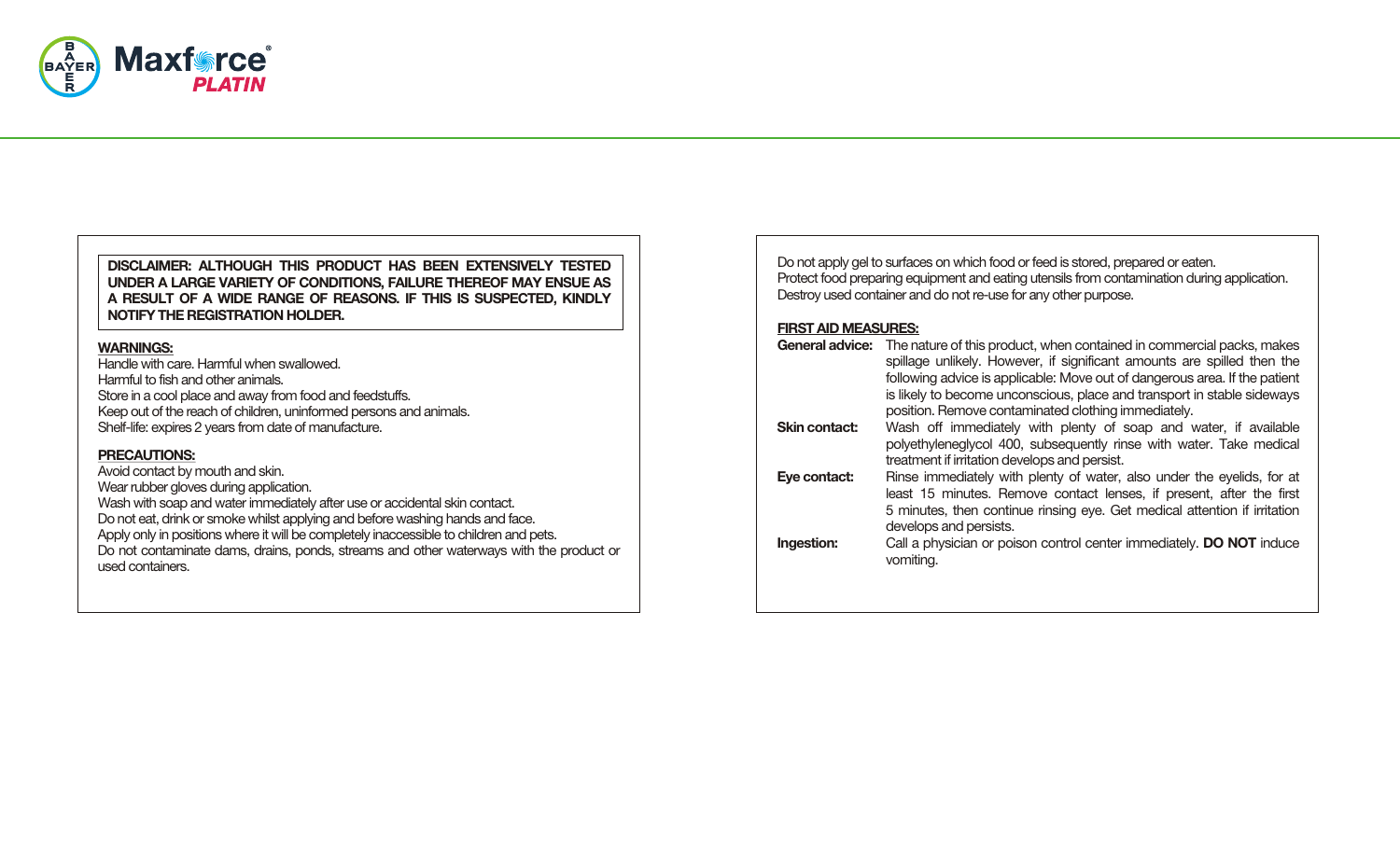

# **NOTES TO PHYSICIAN:**

#### **Treatment:**

Treat symptomatically.

Monitoring of respiratory and cardiac functions.

In cases of significant ingestions gastric lavage should be considered only within the first 2 hours. However, the application of activated charcoal and sodium sulphate is always advisable.

# **DIRECTIONS FOR USE:** USE ONLY AS DIRECTED.

For maximum effectiveness **Maxforce**® **Platin** must be placed in and around cockroach harbourages and, if possible between these areas and food sources.

Survey the area to be treated to identify sites of cockroach infestation e.g. by using traps and/or flush-out aerosols, searching for droppings, cast skins and egg cases etc.

**Maxforce**® **Platin** can be placed in the vicinity of: corners, cracks and crevices, voids, serviceducts, lift shafts, equipment and furniture e.g. counters, refrigerators, cookers, sinks, baths etc. **Maxforce**® **Platin** is particularly valuable in sensitive areas where the use of conventional insecticide formulations is restricted e.g. in the vicinity of electric and electronic equipment etc. Where immigration of cockroaches has been identified placement of additional bait in peripheral areas of the site will aid control.

Apply **Maxforce**® **Platin** directly as spots or thin ribbons to surfaces in identified target areas. It should be placed out of sight and where light intensity is low. Place the bait spots in places inaccessible for children or pets.

Avoid application to excessively dusty, damp or greasy locations, and areas which are subject to washing.

**DO NOT** apply to areas that have recently been treated with other insecticides or contaminate the bait with other insecticides.

Maximum levels of control are achieved between six days and several months after treatment depending upon the level of infestation and as long as the gel is present.

Where infestations are high inspect the applied spots of **Maxforce**® **Platin** regularly and make further applications as required.

**30 g: Maxforce**® **Platin** is dispensed using a purpose-built caulking gun / applicator, which is used as follows: Insert the cartridge into the gun frame. Remove the cap of the cartridge tip. Insert a dispensing tip as supplied with the caulking gun / applicator. A plastic dispensing tip should be used in and around electrical installations and equipment. Press the trigger of the caulking gun / applicator until the plunger contacts the piston of the cartridge. The next application of pressure to the trigger should release a droplet of gel from the dispensing tip.